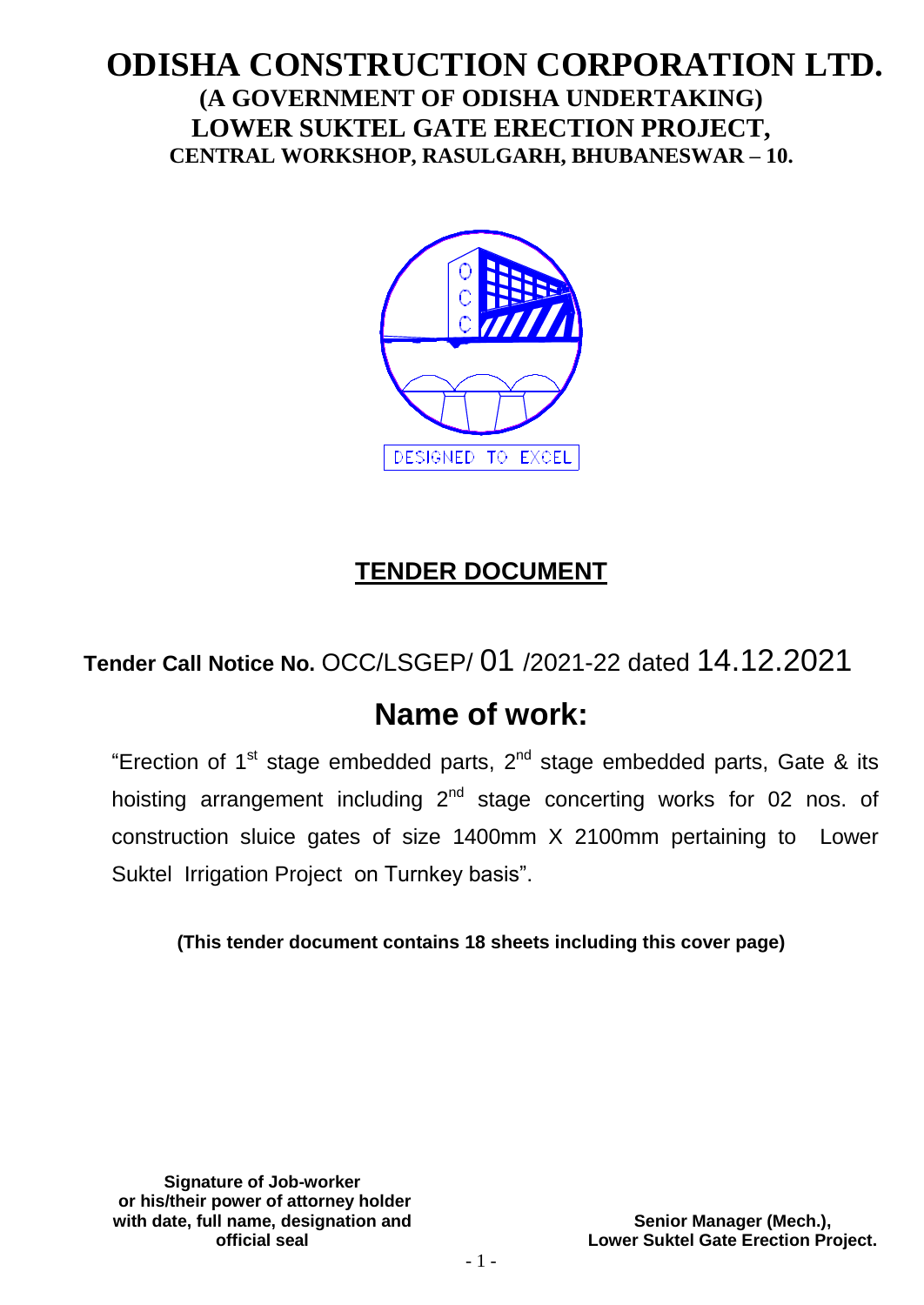## **(A GOVERNMENT OF ODISHA UNDERTAKING) Lower Suktel Gate Erection Project, CENTRAL WORKSHOP, RASULGARH, BHUBANESWAR – 10.**

**\*\*\*\*\*\*\*\*\*\*\*\*\*\*\*\*\*\*\*\*\*\*\*\*\*\*\*\*\*\*\*\*\*\*\*\*\*\*\*\*\*\*\*\*\*\*\*\*\*\*\*\*\*\*\*\*\*\*\*\*\*\*\*\*\***

## **Tender Call Notice No.OCC/LSGEP/ 01 /2021-22 dated 14.12.2021**

1. On behalf of M/s. Odisha Construction Corporation Ltd. ("OCCL"), the Senior Manager (Mech.), Lower Suktel Gate Erection Project, Central Workshop, Rasulgarh, Bhubaneswar - 10 invites sealed Tenders from the enlisted Job-workers of "OCCL" in M-IV and above grade for the following work. If not enlisted, the agency is to get enlisted in OCC Ltd. in M-IV grade of contractor mandatory before opening of the tender.

| SI.<br>No. | Name of the work                                         | Cost of<br>document +<br>CGST @ 9%+<br><b>SGST @ 9%</b><br>(in Rs.) | Period of<br>completion. | Class of<br>Job-<br>worker |
|------------|----------------------------------------------------------|---------------------------------------------------------------------|--------------------------|----------------------------|
|            | "Erection of 1st stage embedded parts, 2nd stage         |                                                                     |                          |                            |
|            | embedded parts, Gate & its hoisting arrangement          |                                                                     | 01 (One)                 | $M - IV$                   |
|            | including 2nd stage concerting works for 02 nos. of      |                                                                     |                          |                            |
|            | construction sluice gates of size 1400mm X 2100mm        | $2360/-$                                                            |                          | calendar                   |
|            | pertaining to Lower Suktel Irrigation Project on Turnkey |                                                                     | month.                   | above                      |
|            | basis".                                                  |                                                                     |                          | grade.                     |
|            |                                                          |                                                                     |                          |                            |

- 2. The tender document may be purchased from the office of the Senior Manager (Mech.), Odisha Construction Corporation Ltd., Lower Suktel Gate Erection Project, Central Workshop, Rasulgarh, Bhubaneswar - 10 during office hours from **15.12.2021** to **20.12.2021** (upto **1.00 PM** of **20.12.2021**) on payment of non-refundable cost of tender document as indicated in the table above in shape of Cash/Demand Draft drawn on any nationalized/scheduled bank payable at Bhubaneswar only in favour of "Odisha Construction Corporation Ltd.- Project Account." Interested Job-worker may obtain further information, if any, from the undersigned.
- 3. The Tender document may be downloaded from O.C.C. Ltd., website **[www.odishaconstruction.com](http://www.odishaconstruction.com/)** or from Govt. of Odisha website **www.tendersodisha.gov.in** and submitted along with non-refundable cost of tender document amounting to Rs.**2360/-** (Rupees Two thousand Three Hundred Sixty) only inclusive of CGST @ 9% & SGST @ 9% in shape of Demand Draft drawn on any Nationalized / Scheduled Bank payable at Bhubaneswar only in favour of **Odisha Construction Corporation Ltd. - Project Account**" may be deposited along with the tender. The authority shall not be responsible for missing of any page during downloading.

**Signature of Job-worker or his/their power of attorney holder with date, full name, designation and official seal**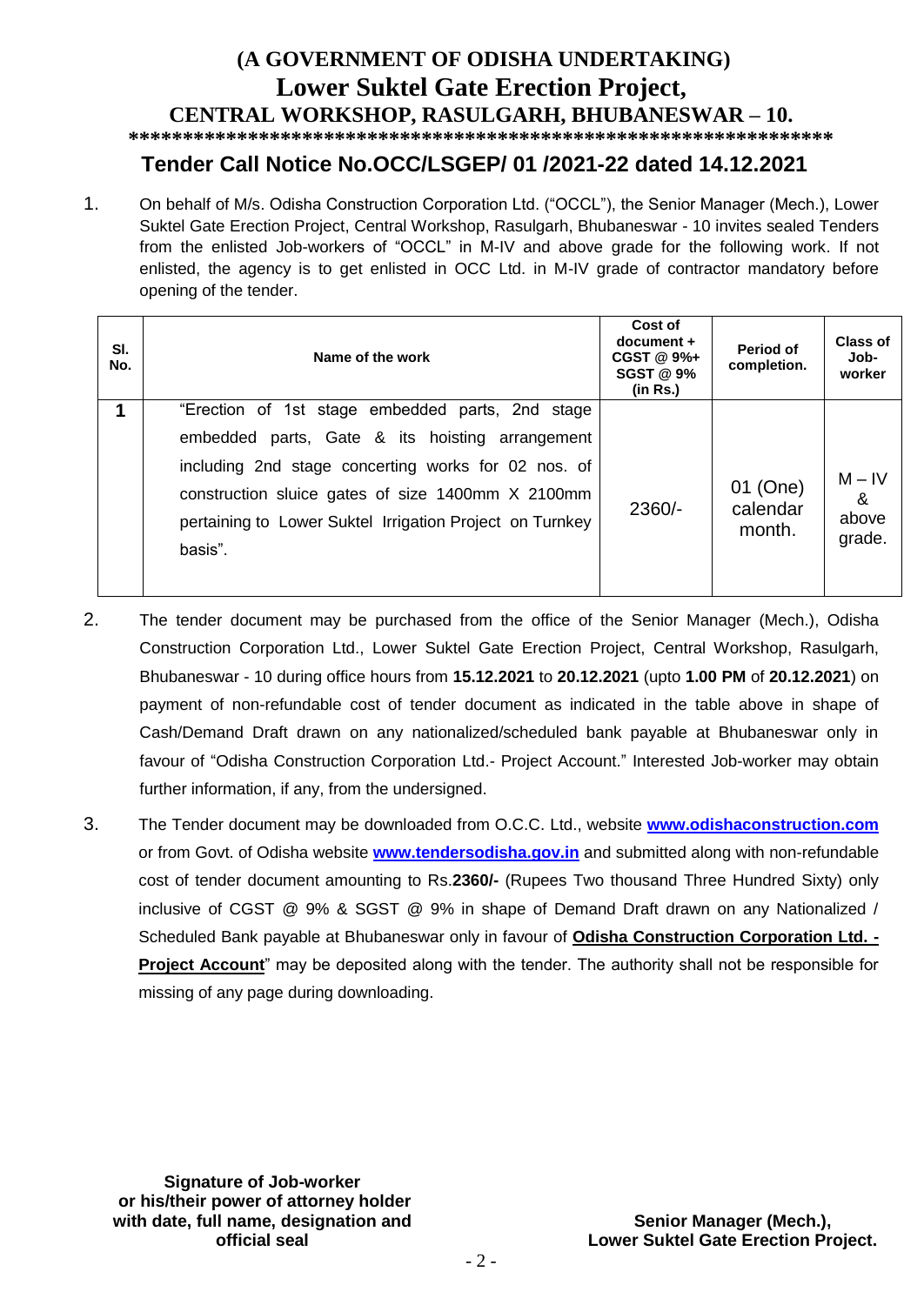- 4. The tenders must be submitted to the Senior Manager (Mech.), Odisha Construction Corporation Ltd., Lower Suktel Gate Erection Project, Central Workshop, Rasulgarh, Bhubaneswar - 10 on or before **3.00 PM** on **21.12.2021** and will be opened on **21.12.2021** at **3.30 PM** in the presence of the Jobworkers, who may like to be present. If there will be a public holiday on the last date of sale of tender document and receipt & opening of the tenders as specified above, the tender document will be sold and tenders will be received & opened on the next working day at the same time and venue.
- 5. Intending "Job-workers" are required to furnish the following along with their tenders.
	- i. Undertaking in prescribed format available in the tender document for execution of work as stated above.
	- ii Copy of valid GST certificate.
	- iii. Copy of valid registration certificate issued by Provident Fund Authority.
	- iv. Copy of valid ESI registration certificate issued by competent authority.
	- v. Copy of valid Labour License (The bidder is required to furnish necessary labour license, issued by competent authority before commencement of the work).
	- v. Copy of PAN Card.
	- vi. Copy of document indicating residential address.
	- vii. Undertaking in prescribed format available in the tender document.
	- viii. Annexure-I "Bid Security Declaration" in lieu of EMD in enclosed format on Job-worker's letter head.
	- ix. Cost of tender document (In case the document is downloaded from website).
	- x. Copy of valid enlistment certificate of Job-worker issued by "OCC Ltd". If not enlisted, agency is to get enlisted in OCC Ltd. in M-IV grade of contractor which is mandatory before opening of the tender or else the tender shall not be accepted.
	- xi. Detail planning of men, machinery & materials for executing the work tendered here in.
	- xii. Complete tender document duly filled-in, signed and stamped on each page by the "Jobworker" or his/their power of Attorney holder with date, full name, Designation, & Official Seal. In case of power of Attorney holder the copy of such delegation is to be enclosed with the tender document.
	- xiii. Detailed list and copies of documents of machinery owned by the Job-worker.
	- xiv. Copies of documents on credentials and proofs in support of successful execution of similar nature of works of similar magnitude.
- 6. The Job-Worker may visit Lower Suktel Project site, Bolangir before quoting the rates.
- 7. Tender through Fax/ Telex/ Telegram/e-mail will not be accepted.
- 8. The Job-worker if required shall be asked to furnish rate analysis for the work for the quoted amount.
- 9. The intending Job-Worker is to quote rates in enclosed original price schedule format only.
- 10. The successful Job-worker shall have to execute the work as per scope of work, technical specifications, relevant drawings & price schedule as per direction of Engineer-in-charge and terms & conditions of agreement.
- 11. Quantity in the tender schedule is tentative & may increase or decrease as per approved drawings/ requirement during execution of work at site as per direction of Engineer-in-charge and payment shall be made accordingly.
- 12. The authority reserves absolute right to accept or reject any or all tenders and to split up works to award to one or more Job-workers without assigning any reason thereof.

**Signature of Job-worker or his/their power of attorney holder with date, full name, designation and official seal**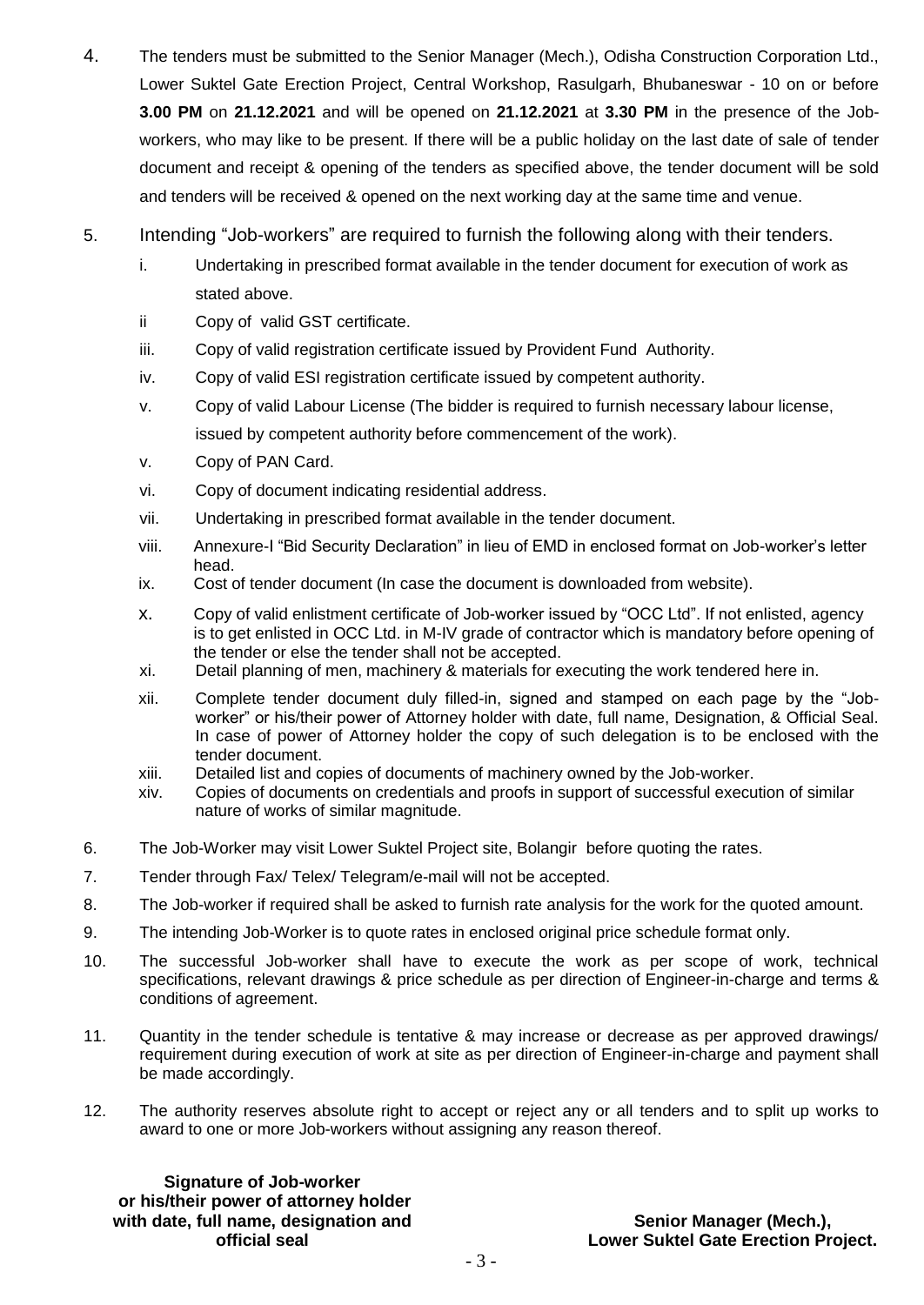- $13.$ **13. The Job-Worker registered under NSIC/MSME for participation in tender are not entitled for**  exemption from payment of Security Deposit /Tender paper cost / tender paper cost as per **provision exist in O.P.W.D code and amended by Govt. of Odisha, Department of Water Resources.**
- 14. The validity of offer should be for a period of **90** (Ninety) days from the date of opening of tender**.** OCC Ltd. may ask for further extension of validity if required without any price rise.
- 15. Any dispute arising out of this tender or order thereof is to be settled in proper court under the jurisdiction of Odisha High Court at Cuttack or courts under the jurisdiction of Odisha High Court at Bhubaneswar only.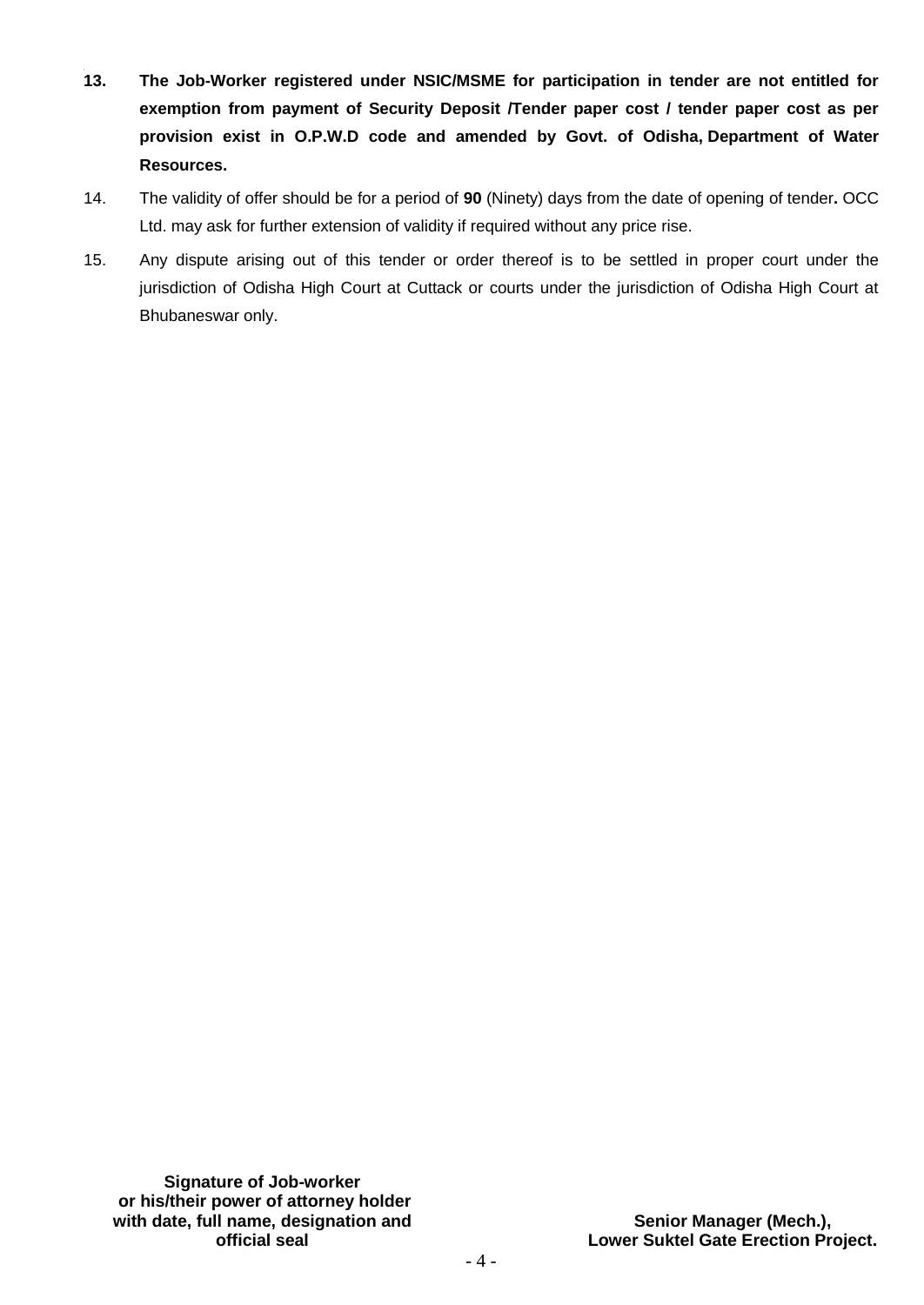## **Tender Paper Cost and Document Deposit Particulars**

## **DETAILS OF TENDER PAPER COST AND DOCUMENTS SUBMITTED ALONG WITH TENDER**

| 1.             | <b>Tender Paper cost amounting</b> |                                                            |                                                               |           |
|----------------|------------------------------------|------------------------------------------------------------|---------------------------------------------------------------|-----------|
|                |                                    |                                                            |                                                               | only vide |
|                |                                    |                                                            | reference of Demand Draft in any nationalized bank /scheduled |           |
|                |                                    |                                                            |                                                               | issued by |
|                |                                    | <u> 1989 - Johann Stoff, amerikansk politiker (* 1908)</u> |                                                               |           |
|                |                                    |                                                            |                                                               |           |
|                |                                    |                                                            |                                                               |           |
|                |                                    |                                                            |                                                               |           |
| 1 <sub>1</sub> |                                    | <b>GST Registration Certificate:</b>                       |                                                               |           |
|                |                                    |                                                            |                                                               |           |
| 2.             | P.A.N. card:                       |                                                            |                                                               |           |

- 3. Names of relations in O.C.C. Ltd. :
- 4. Any other documents :

 Full signature of "Job-Worker" with date and seal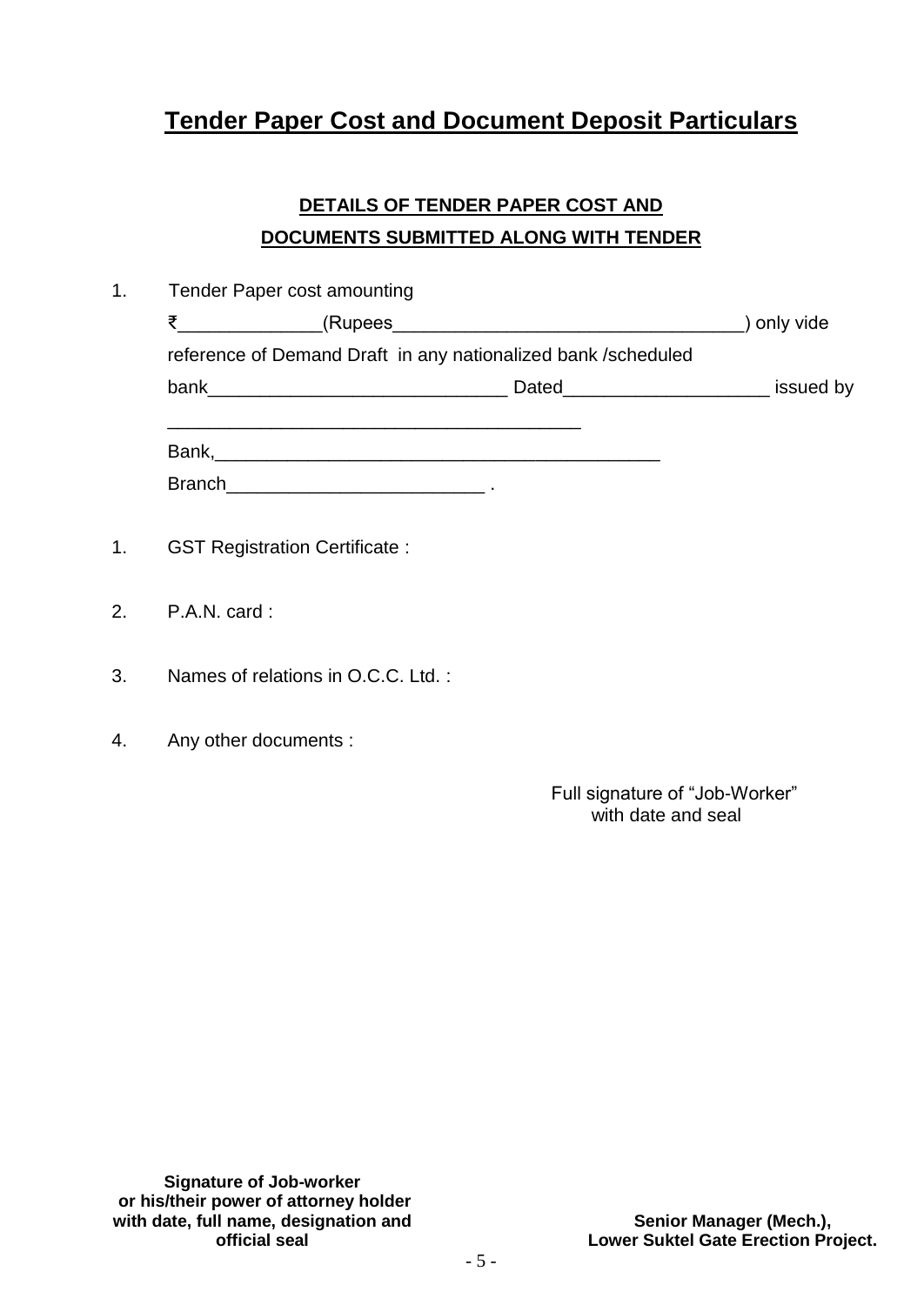## **Undertaking of Job-Worke**

I / We Sri ……………………………………………………………………………………………………. (In case of the firm, the name of the proprietor/head of the firm along with the designation & name of firm should be mentioned)

| S/o:- Sri     |          | Permanent resident of |
|---------------|----------|-----------------------|
| Vill/Street:- | P.O.     | $.P.S.-$              |
| $Via: -$      | Dist. -  |                       |
| State: -      | $PIN: -$ |                       |

declare that I / We have thoroughly gone through the Tender document and I / We know the sites of works. I / We agree to work at rates quoted by me / us or at settled rates and abide by the terms and conditions of the Tender document.

> Full signature of *"*Job-Worker*"* with date and seal. Present address for correspondence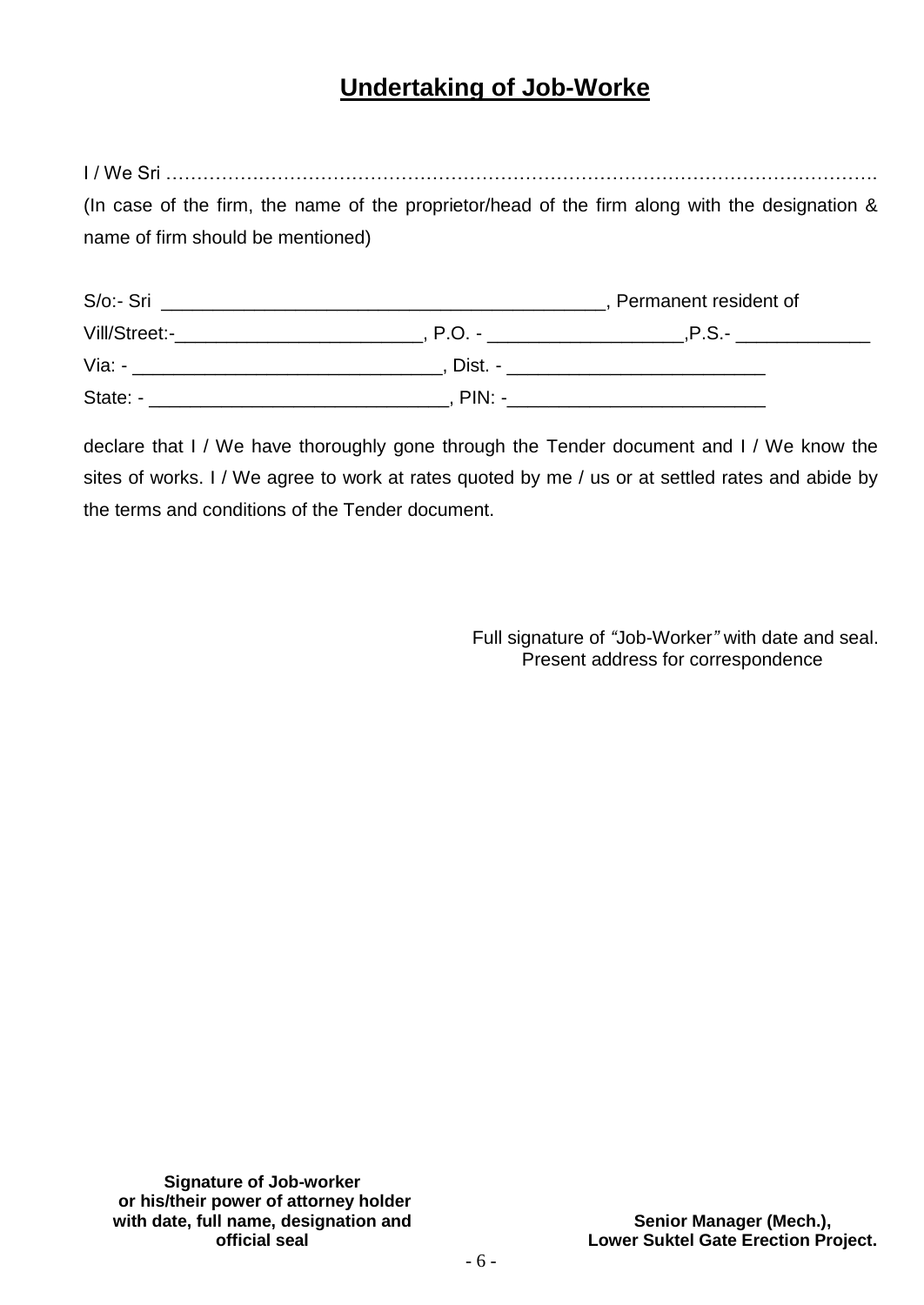## **ANNEXURE-I**

## **FORMAT OF BID SECURITY DECLARATION FROM JOB-WORKER IN LIEU OF EMD (On Job-Workers Letter Head)**

That in the event we withdraw/ modify our bid during the period of validity or I/we fail to execute formal contract agreement within the given timeline or I/we commit any breach of Tender Conditions/contract which attracts penal action and I/we will be suspended from being eligible for bidding/award of all future contract (S) of OCCL/Government of Odisha for a period of three years from the date of committing such breach.

> Signature and seal of Authorised signatory of Job-Worker

| Name of Authorised |
|--------------------|
|                    |
| Company            |
|                    |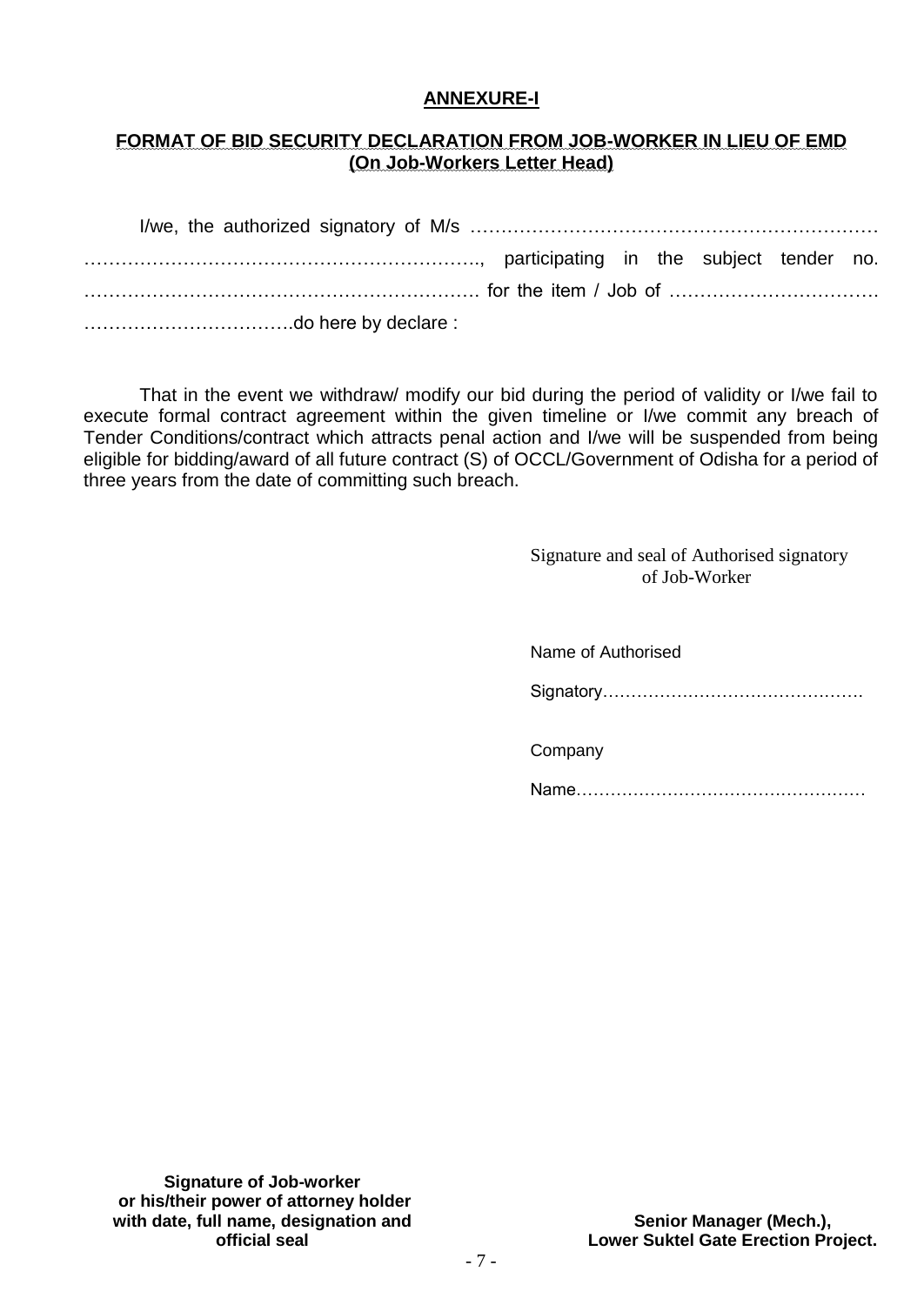### **GENERAL TERMS AND CONDITIONS**

## **1. DEFINATIONS**

**(i) "CORPORATION"** means **"ODISHA CONSTRUCTION CORPORATION LTD. ("OCCL" in short)"** with registered office at Unit-8, Gopabandhunagar, Bhubaneswar – 751012 (Odisha) represented through its Managing Director or any other officer as designated by the "Corporation" from time to time.

**(ii) "ENGINEER-IN-CHARGE"** means the qualified engineer deployed by the "Corporation" at work site for the work including the Senior Manager (Mech.), Odisha Construction Corporation Ltd., Lower Suktel Gate Erection Project, Central Workshop, Rasulgarh, Bhubaneswar – 10 or their authorized person".

**(iii) "JOB-WORKER / SUCCESSFUL BIDDER"** means the enlisted person / firm /organization having men, machineries, materials etc. to execute the work satisfactorily as per scope indicated herein within stipulated period.

**(iv) "CLIENT"** means the State Govt. or Central Govt. organization or any individual from whom "OCCL" has received the work for execution.

## **2 AGREEMENT**

 The "Job-Worker / the successful bidder" shall enter into an agreement with the "Engineer-in-Charge" in the format on requisite value of stamp paper prescribed for the purpose by the "Corporation" within a stipulated period to be specified by the "Engineer-in-Charge" failing which the work may be awarded in favour of some other agency at the discretion of the "Corporation" and the Job-Worker will be suspended from being eligible for bidding / award of all future contract(s) of OCCL /Govt. of Odisha for a period of three years from the date of committing such breach.

## **3. RATE**

The rate quoted by the Job-worker is to be indicated in Rupees (Rs.), which shall be valid for the full period of execution or till completion of work whichever is later. No escalation or price variation in whatsoever form shall be entertained. The rates quoted by the "Job-Workers" should be firm for the entire period of execution.

The "Job-worker" shall quote the rates to complete the works as per specifications inclusive of all labour, Consumables, Machines, transportation, handling, loading, unloading, shifting, lift, de-lift, taxes, duties, levies, incidental expenses etc. that will be applicable for the work to be executed by him. No claim in this regard in whatsoever form shall be entertained.

## **4. PAYMENT TERMS**

- i) Payment shall be made as per drawings and as per actual measurements of quantities during execution of work as per direction of the Engineer – in–charge.
- ii) 90 (Ninety)% payment shall be made only after completion of work at site against submission of bills by the "Job-worker" and verification by the "Engineer-in-Charge" & balance 10 (Ten)% payment shall be made after 60(sixty)days of satisfactory performance of work after inspection & satisfaction of the "Engineer-in-Charge".
- iii) No advance, price escalation and price adjustment shall be paid for the work. The rates shall remain firm throughout the agreement period.
- iv) The payment to the "Job-Worker" shall be limited to the measurements taken and accepted by the Engineer-in-Charge. The "Job-Worker" can not raise any dispute over the measurements allowed by the "Engineer-in-Charge" for the purpose of payment. The payment will be made to the Jobworker either in R/A Bills or Final bill for those items which are completed as per Price Schedule.
- v) The Job-worker will bear the full cost of rectification or replacement of works required as per direction of "Client" or "Engineer-in-Charge".

**Signature of Job-worker or his/their power of attorney holder with date, full name, designation and official seal**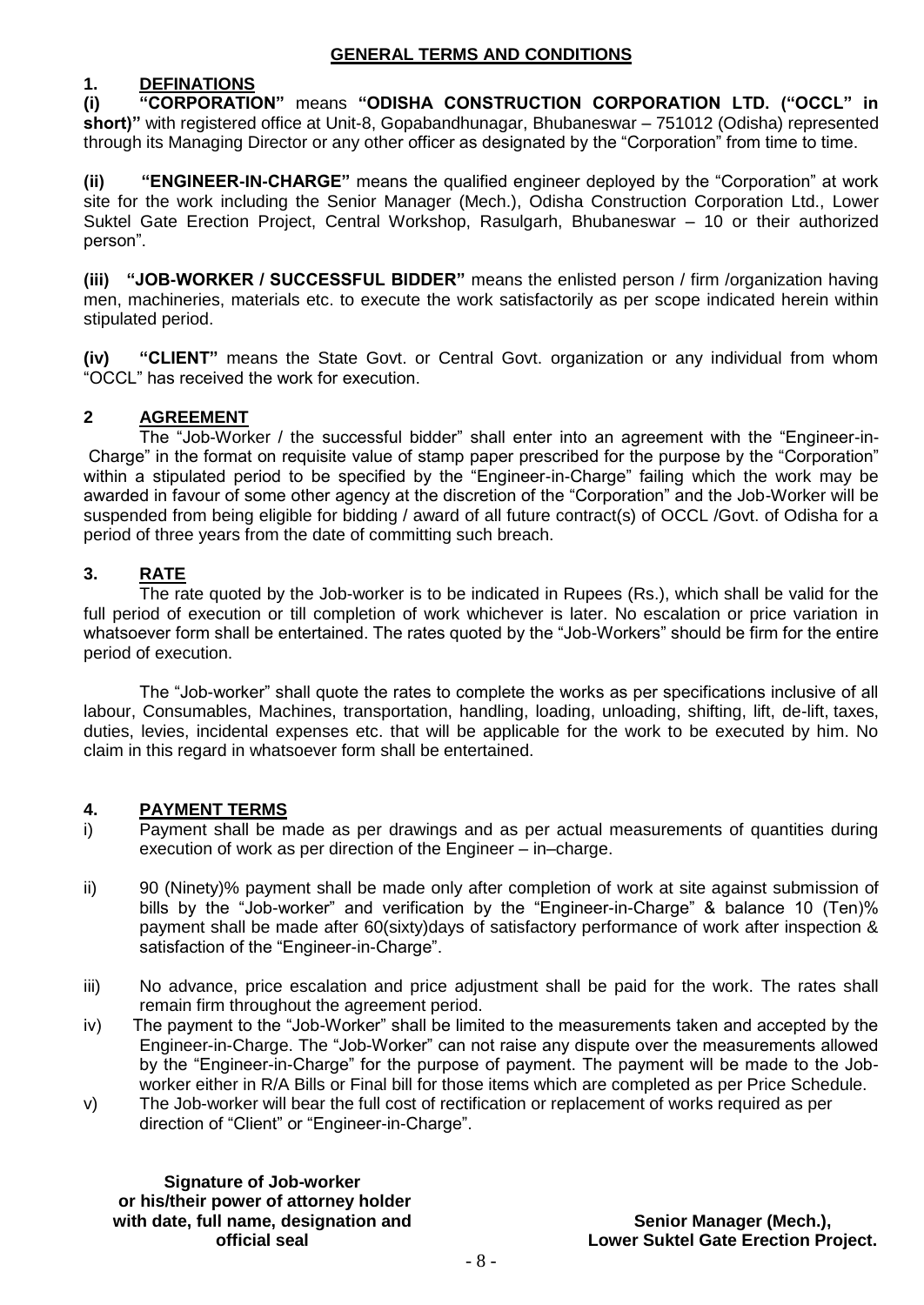vi) Any penalty levied by "Client" on "OCC Ltd." due to delay in work will be borne by the "Job-Worker" in full, if the "Job-Worker" is responsible for delay.

## **5. PERFORMANCE SECURITY**

The performance security at the rate of 03 (Three) % shall be deducted on the gross amount of each bill of the "Job-worker". The performance security will be released after 06 (Six) months of satisfactory completion of the work or settlement of final bill of the "Job-worker", whichever is later, if no defect in the work is noticed and material account as well as all disputes including compliance of labour rules, ESI rules etc are settled.

## **6. WITH HELD AMOUNT FOR EPF,FPF AND ESI DUES**

2(Two) % shall be deducted and kept withheld from R.A. bills of the "Job-Worker" towards EPF, FPF and ESI dues. If the "Job-Worker" produces clearance in support of deposit of EPF, FPF and ESI dues with the concerned authority within 3(Three) months from the end of each financial year, the above withheld amount shall be released. Otherwise, the "Corporation" shall deposit the same with Provident Fund Authority and ESI Authority. Penalty, if any, shall be recovered from the "Job-Worker".

## **7. INCOME TAX, GST, OTHER TAXES, DUTIES, LEVIES ETC.**

Income tax at the prevailing rate from time to time will be deducted from each bill of the "Job-Worker" and shall be deposited with Income Tax Authorities. However, the "Job-worker" shall bear GST on materials procured by him. GST applicable on purchased items and services rendered there of shall be released as per norms. The "Job-worker" will have to produce tax invoice against each bill for payment. Any other taxes, duties, royalties, levies etc. as applicable from time to time shall also be deducted.

## **8. OPTIMUM USE OF MACHINERY, VEHICLES, EQUIPMENTS, TOOLS, TACKLES, CONSUMABLES AND STEEL MATERIALS**

The "Job-worker" shall ensure optimum utilization of the plants, machinery, equipments, tools, tackles, consumables, steel materials etc.(If supplied to "Job-worker") and shall not create any hindrance for others. The decision of the "Engineer-in-Charge" regarding the optimum requirement shall be final and binding on the "job-worker".

### **9. RECORD OF MATERIALS, CONSUMABLES, MACHINERY, EQUIPMENTS, TOOLS, TACKLES ETC.**

The "Job-Worker" shall be responsible for maintaining the data and complete records of issue and consumption of materials and consumables as well as record of plants, machinery, equipments, tools,tackles, steel materials etc. issued to him by the owner and "Corporation". The materials, plants, machinery, equipments, tools, tackles, steel materials etc. shall be issued as per requirement and availability only. Machinery, materials, tools, tackles etc. required at erection site, shall be arranged by the "Job-worker".

If any required materials supplied by the "Corporation" will be received by the "Job-Worker" from the "Corporation" store on submission of indent by the "Engineer-in-Charge". Transportation of materials to site of work and storage at site are the responsibility of the "Job-Worker".

The "Job-Worker" will keep an accurate record of "Corporation" materials and furnish the consumption statement of such materials. The surplus materials, if any, are to be returned to the "Corporation" store at his cost failing which, the cost of excess materials will be recovered from the dues of the "Job-Worker" @ 5(Five) times the issue rate of "OCC Ltd." or market rate, whichever is higher.

The materials, if and when supplied by the "Job-Worker", shall be of the best and suitable quality as per stipulated technical specifications and subject to approval of "Engineer-In-Charge" / "Client", whose decisions, as regards of the quality of materials, shall be final.

## **10. RETURN OF PLANTS, MACHINERY, EQUIPMENTS, TOOLS, TACKLES, MATERIALS, CONSUMABLES ETC.**

**Signature of Job-worker or his/their power of attorney holder with date, full name, designation and official seal**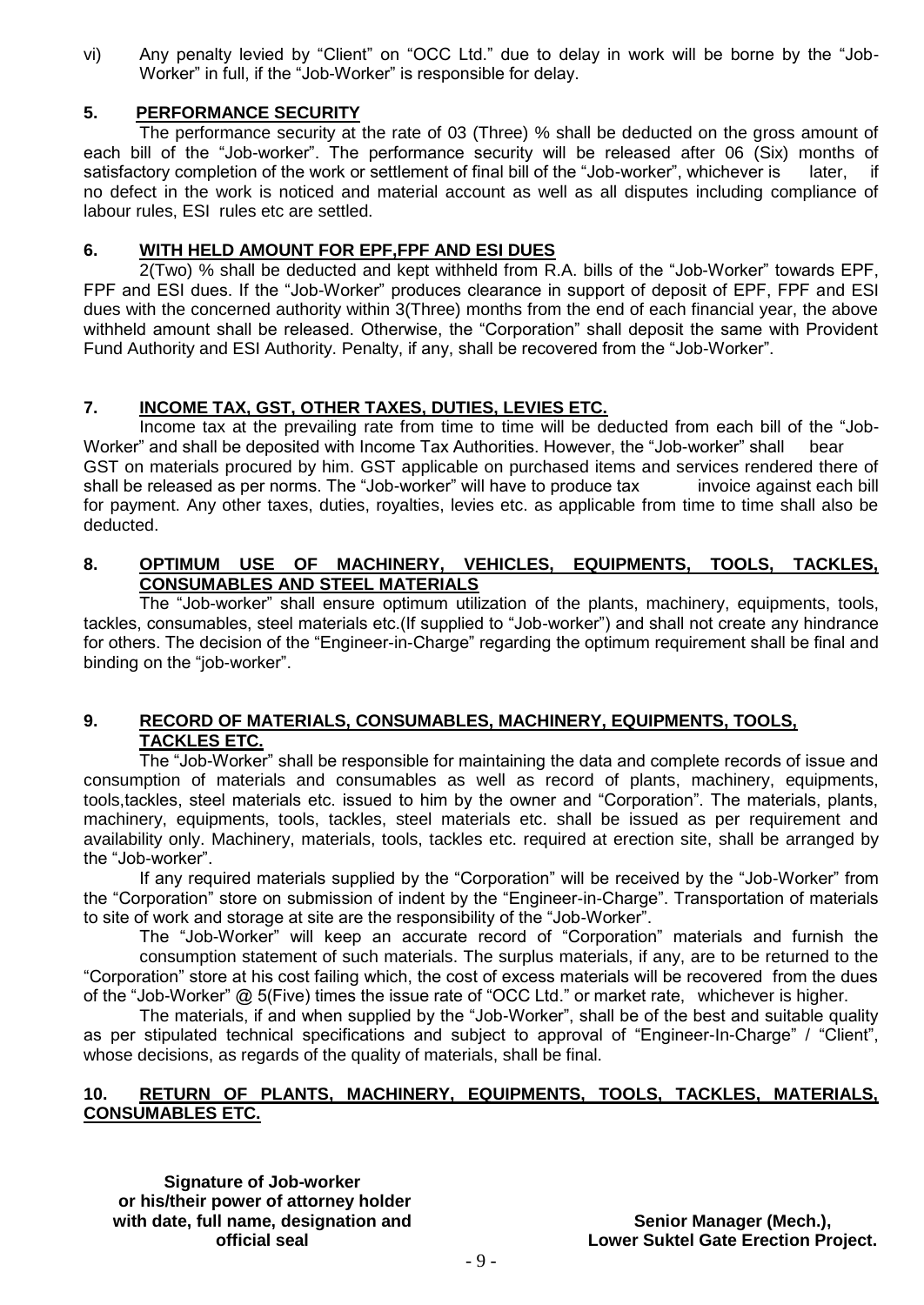The plants, machinery, equipments, tools, tackles, excess steel materials, excess consumables etc. of the "Corporation" are to be returned by the "Job-worker" in good working condition after completion of the work/ termination of the contract by the "Corporation". The "Corporation" may hire plants, machinery, equipments, tools, tackles etc. from the owner as well as outside for use in work. The same are also to be returned by the "Job-worker" in acceptable good working condition with original fittings after completion of the work/ termination of the contract by the "Corporation".

Any damage to/by the plants, machinery, equipments, tools, tackles etc. during use by the "Jobworker" shall be booked to the "Job-worker" for recovery from his bills.

The balance unused/ excess steel materials, consumables etc. of the "Corporation", if any, shall be returned by the "Job-worker" in good condition at specified places as per direction of the

"Engineer-in-Charge" failing which the cost at 5(five) times the market rate shall be deducted from the "Job-worker".

#### **11. SCRAP STEEL MATERIALS/ CUT PIECE RODS**

The scrap steel materials/ cut piece rods generated during execution of work out of materials issued by "OCC Ltd." shall be the property of the "Corporation". It is the responsibility of the "Job-

Worker" to collect and stack them at proper location/locations as per direction of the "Engineer-in-Charge". The "Job-Worker" shall be responsible for return of the same. An unaccounted loss of 0.5% shall be allowed. Balance has to be returned to the "Corporation". In case of non-return of the same, the cost as decided by the "Engineer-in-Charge" shall be recovered from the "Job-Worker".

### **12. ELECTRICITY**

OCCL shall provide electricity at one point near the site and the Job-worker shall arrange to draw power required at site at his own cost to carry out the erection work. In case of non-availability of electricity, DG set with operator and POL will be arranged by OCCL.

#### **13. MEASUREMENT OF WORK**

The quantity of work executed shall be measured and payment made once in a month or on completion of work or on termination of the agreement, when final measurement will be made and account will be adjusted accordingly. The decision of the "Engineer-in-Charge" regarding the rates, progress, measurement and quality of the work shall be final and binding on the "Job-Worker".

### **14. INDIAN STANDARDS, DRAWINGS AND SPECIFICATIONS**

The work shall be carried with due diligence and in a workmanship like manner in accordance with relevant Bureau of Indian Standards specifications on the basis of latest approved drawings and technical specifications supplied by "Corporation" in absence of which as per the direction of "Engineerin-Charge".

The technical specifications in the relevant agreement between the "Corporation" & owner and approved drawings & technical specifications issued by the owner & "Corporation" shall be the basis for execution of work under the agreement. In the absence of approved drawings and technical specifications, the direction of the "Engineer-in-Charge" shall be final and binding on the "Job-worker".

The "Job-Worker" shall make arrangements to take copies of the approved drawings from the office of the "Engineer-in-Charge" for reference during execution of work.

#### **15. PAYMENT TO WORKMEN**

The "Job-Worker" should maintain job register and payment rolls of their workmen and get those checked by the "Engineer-in-Charge" or his authorized representative from time to time. The payment to the workers/ supervisory staff shall be made by the "Job-Worker" in the presence of the owner and "Engineer-in-Charge" or his authorized representative. The paid pay roll register shall be signed by the "Engineer-in-Charge" or his authorized representative as a token of disbursement. The copies of paid pay roll shall be submitted to the "Engineer-in-Charge" within a period of 7(Seven) days from the date of payment failing which no further payment to the "Job-Worker" shall be released.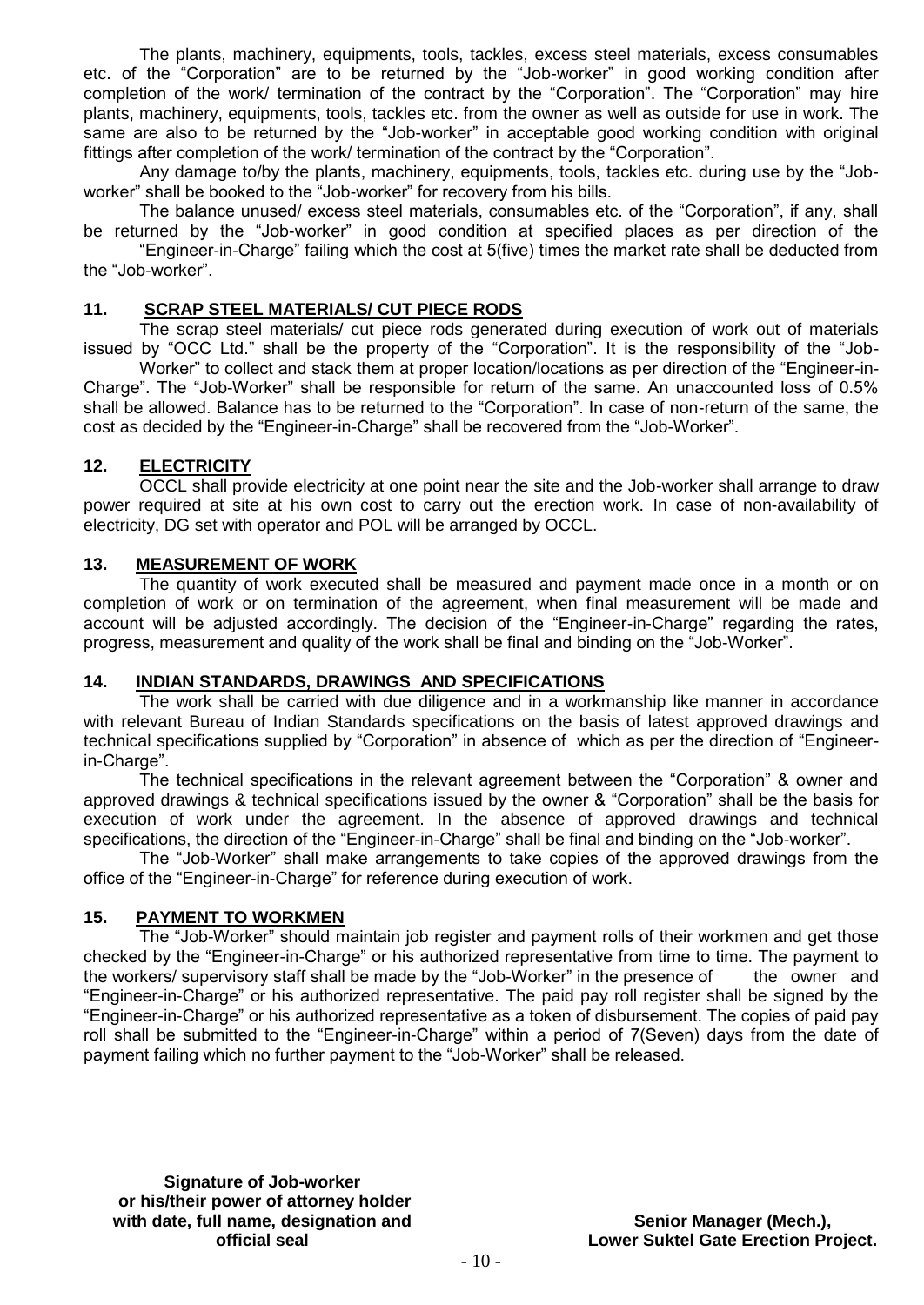## **16. WORKMEN COMPENSATION**

In case of any loss due to accident arising during/in connection with execution of the contract, the "Job-Worker" will pay compensation to his workmen. The "Job-Worker" will be fully responsible for his workmen as per workmen's compensation act and labour laws in force during entire period of execution of contract. In case, the "Job-Worker" fails to do so, the "Corporation" may pay the same and recover the same from the bills/ dues of the "Job-Worker".

## **17. INFORMATION OF WORKMEN**

The "Job-Worker" will make his own arrangements for procurement of labour and shall furnish all information of workmen employed by him like name, father's name, full permanent address, sex and age to the "Engineer-in-Charge" along with the pay.

## **18. STATUTORY REQUIREMENTS**

The "Job-Worker" shall comply all statutory requirements applicable at site of work such as minimum wage act, labour act, factory act, workmen's compensation act, provident fund rules, employee's state insurance rules etc. A certificate to this effect shall be enclosed by the "Job-Worker" with each Running Account Bill for payment.

## **19. MINIMUM AGE OF WORKMEN**

The "Job-Worker" shall not employ any person, who is below the age of 18(Eighteen) years or unfit for the tendered items. The "Engineer-in-Charge" shall have right to decide, whether any labour employed by the "Job-Worker" is below the age of 18(Eighteen) years or unfit and refuse to allow any labour, whom he decides to be below the age of 18 years or unfit for any other reason.

## **20. LABOUR LICENCE**

The "Job-Worker" has to obtain valid labour license and maintain all records at his own cost as per the conditions laid down in the labour rules in vogue and amended from time to time.

## **21. MINIMUM WAGE ACT**

The "Job-Worker" shall pay wages of each labour at the rate not less than the wages as per Minimum Wages Act in force and as may be amended from time to time. The "Engineer-in-Charge" has the right to enquire into and decide on any complaint of the labourers relating to non-payment or less payment of wages to them and his decision will be final and binding on the "Job- Worker".

### **22. NON-PAYMENT OF DUES OF LABOURERS**

If the "Job-Worker" fails to pay the dues of labourers engaged by him for this work in time, the same shall be paid by the "Engineer-in-Charge" directly to the deserving workers. The expenditure so incurred on account of non-payment or less payment shall be recovered from the bills or any other dues of the "Job-Worker".

### **23. PROVIDEND FUND (PF)**

Employees Provident Fund, wherever applicable, shall be payable by the "Job-Worker" as per the Provident Fund Rules in force and shall keep the "Corporation" indemnified for it. He should get the registration number for this from the Regional Provident Fund Commissioner, Odisha. He shall produce the records in support of payment of EPF/FPF dues to the "Engineer-in-Charge" for check and record by the "Engineer-in-Charge".

### **24. EMPLOYEES STATE INSURANCE SCHEME (ESI**)

The Employees State Insurance Scheme (ESI), wherever applicable, shall be payable by the "Job-Worker" as per the E.S.I. Rules in force and shall keep the "Corporation" indemnified for it. He should get the registration number for this from the E.S.I. Department, Odisha. He shall produce the records in support of payment of ESI dues to the "Engineer-in-Charge" for check and record.

### **25. WORKMEN INSURANCE**

The workmen insurance shall be the responsibility of the "Job-Worker". He shall produce the records in support of workmen insurance to the "Engineer-in-Charge" for check and record.

**Signature of Job-worker or his/their power of attorney holder with date, full name, designation and official seal**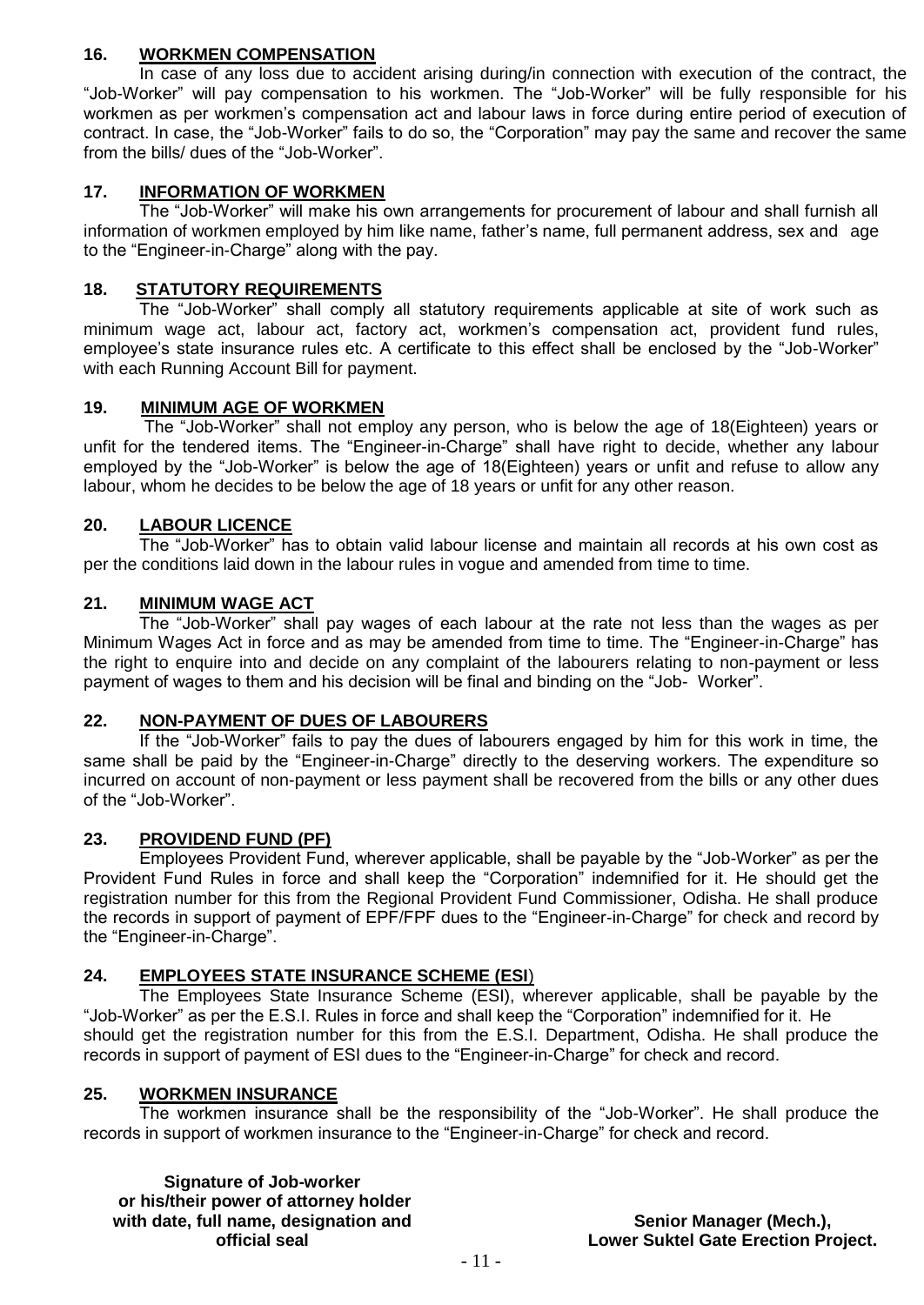## **26. HUTMENTS/TEMPORARY ACCOMMODATION**

The "Job-Worker" has to arrange hutments/temporary accommodation for his own labourers / workmen at the work site at his own cost.

### **27. IDLE LABOUR**

"OCC Ltd." will not be held responsible for idle labours of the "Job-Worker" for any reason, whatsoever and no claim on this account will be entertained.

### **28. WORKING IN SHIFTS**

If necessary, the "Job-Worker" may be asked to work in two (2) or 3(three) shifts. Normally, the work shall be executed in shifts. The "Job-Worker" may, if required, have to engage the workmen on overtime to complete the work in scheduled time. The overtime cost shall be borne by the "Job-Worker".

#### **29. CLAIMS AND LIABILITIES**

All claims/liabilities etc. arising out of Explosives act and labour laws shall be borne by the "Job-Worker" and he shall keep the "Corporation" indemnified against them and also in case of injuries or death of labourer (s) resulting from accidents during the execution of the work .In that case the "Corporation" will have to pay for any such claims under workmens compensation act, the same shall be adjusted from the pending bills/ dues of the "Job-Worker" or shall be recovered otherwise as per law from him.

### **30. SAFETY**

The "Job-Worker" should abide by the safety laws and rules of statutory bodies, "Corporation" and owner as per directions of "Engineer-in-Charge" and Safety Officers inspecting from time to time. All safety materials required for the workmen at site will be supplied by the job-worker at his cost.

#### **31. WATCH AND WARD**

The "Job-Worker" shall arrange sufficient watch and ward for safety of the site of work, constructed structures, machinery, vehicles, equipments, tools, tackles, consumables, steel materials etc. of the "Corporation" and of his own at his own cost. Any loss or damage to the corporation properties at the site of work will be recovered from the job-worker. The Job- worker must furnish a record of men engaged for watch & ward to the Engineer-in-charge at site for proper supervision.

#### **32. AUTHORISED PERSON**

The "Job-Worker" may in writing authorize his power of attorney holder or any other person to draw materials, avail facilities, and attend measurements etc. during the course of execution of work. All liabilities created by the authorized person of the "Job-Worker" by way of loss of materials drawn, amenities availed, unpaid wages created etc. shall be considered as the liabilities of the "Job-Worker" and such liabilities shall be made good by the "Job-Worker" or it shall be recovered from the bill/payment due to him.

#### **33. SPLITTING UP OF WORK**

The authority reserves the right to split up the work amongst various "Job-Workers" and increase or decrease in the quantity of work mentioned in the Tender document without assigning any reason thereof and no claim whatsoever will be entertained on this account. The quantity as per agreement may also increase or decrease as per actual.

#### **34. BREACH OF CONTRACT**

The performance security is liable to be forfeited in the event of breach of contract and the agreement shall be terminated. The dues of the "Corporation" including due of labourers/workmen and other statutory payable liabilities payable by the "Corporation" as principal employer shall be cleared by the "Job-Worker". The decision of the "Engineer-in-Charge" in this regard shall be final and binding on the "Job-Worker". The amount remaining as outstanding against the "Job-Worker" after adjustment of his dues shall be payable by him to "OCCL". If necessary, legal action may be taken for recovery of the dues of the "Corporation" including labour and statutory dues to be cleared by the "Corporation" as principal employer and "OCCL" reserves the right to recover the payable amount from the "Job-Worker" from works done by his under any other organization or from his properties.

**Signature of Job-worker or his/their power of attorney holder with date, full name, designation and official seal**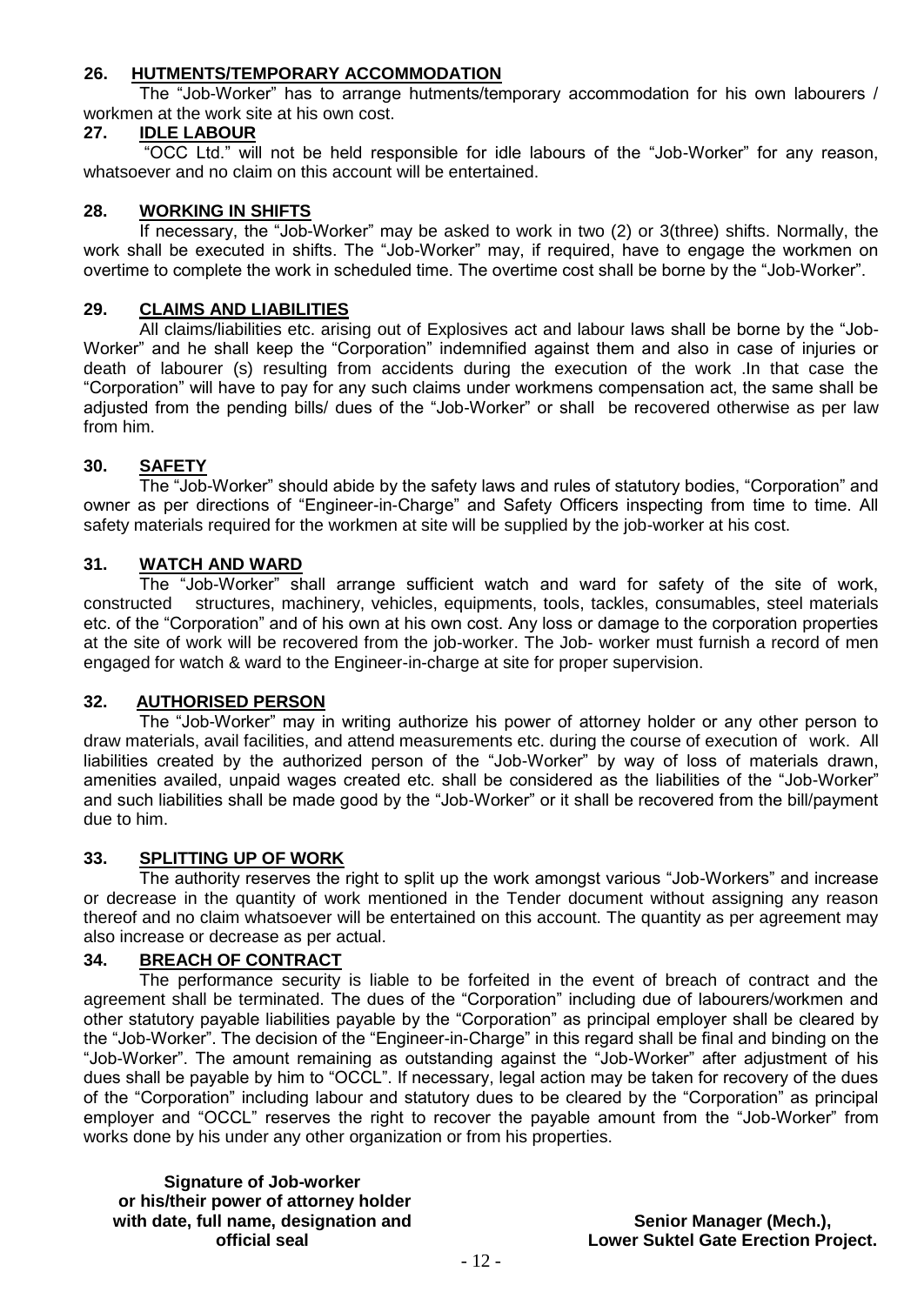## **35. TERMINATION OF CONTRACT**

The "Engineer-in-Charge" may put an end to the agreement at his option at any time due to (a) Bad workmanship (b) Dis-proportionate progress (c) Non-compliance of labour rules or (d) Any other reason. The decision of the "Engineer-in-Charge" is final in this respect and no claim on this account will be entertained. "OCCL" also reserves the right to take ex-parte measurements, if the "Job-Worker" does not co-operate in taking final measurements after termination of contract.

## **36. RESPONSIBILITY OF JOB-WORKER**

The work shall be completed by the "Job-Worker" in all respect within the stipulated period of completion and the responsibility of the "Job-Worker" shall cease only, when the items are fully accepted by the owner after erection at project site.

### **37. PROGRESS OF WORK AND PENALTY**

The "Job-Worker" will achieve the desired progress as per programme. If the "Job-Worker" fails to achieve the contracted quantity & progress every month as per programme, penalty at the following rates shall be imposed.

| Sl. No. | Failure percentage(%)                         | Penalty percentage(%)                                                                                                                                                                                                                                                                                                                |
|---------|-----------------------------------------------|--------------------------------------------------------------------------------------------------------------------------------------------------------------------------------------------------------------------------------------------------------------------------------------------------------------------------------------|
| (i)     | Less than $10(Ten)\%$                         | 1(One)% of value of defaulted quantity                                                                                                                                                                                                                                                                                               |
| (ii)    | Above $10$ (Ten)% and up to $20$ (Twenty)%    | $2$ (Two)% of value of defaulted quantity                                                                                                                                                                                                                                                                                            |
| (iii)   | Above $20$ (Twenty)% and up to $30$ (Thirty)% | 5(Five)% of value of defaulted quantity                                                                                                                                                                                                                                                                                              |
| (iv)    | Above 30(Thirty)%                             | To be asked to demobilize with penalty<br>equivalent to 10(Ten)% of value of defaulted<br>quantity. The "Engineer-in-Charge" will off-<br>load the work and get the work done through<br>any other agency or of its own at the risk and<br>cost of the "Job-Worker". No claim will be<br>allowed to the "Job-Worker" in this regard. |

### **38. REJECTION DUE TO BAD WORKMANSHIP**

The rejection due to bad workmanship shall be charged to the "Job-Worker" at a cost of rejected items plus 20(Twenty) %.

### **39. TESTING OF SKILLED/SEMI-SKILLED WORKMEN**

The qualification test of skilled/semi-skilled workmen may be conducted at site by the"Engineerin-Charge" and only qualified skilled/semi-skilled workmen shall be deployed for the work. The cost of testing shall be borne by the respective "Job-Worker".

### **40. QUALITY ASSURANCE AND QUALITY CONTROL**

Quality Assurance/Quality Control Plan shall be prepared before commencement of site activities and shall be followed maintaining stage-wise up-to-date record of the work.

### **41. SITE VISIT**

The "Job-Worker", interested to participate in the tender, should visit the site of work and get himself acquainted with site conditions and tendered work before submitting the tender.

### **42. DEVIATION OF PROVISIONS IN AGREEMENT**

The "Job-Worker" will not vary or deviate from the provisions in the agreement without obtaining prior permission in writing from the "Corporation".

**Signature of Job-worker or his/their power of attorney holder with date, full name, designation and official seal**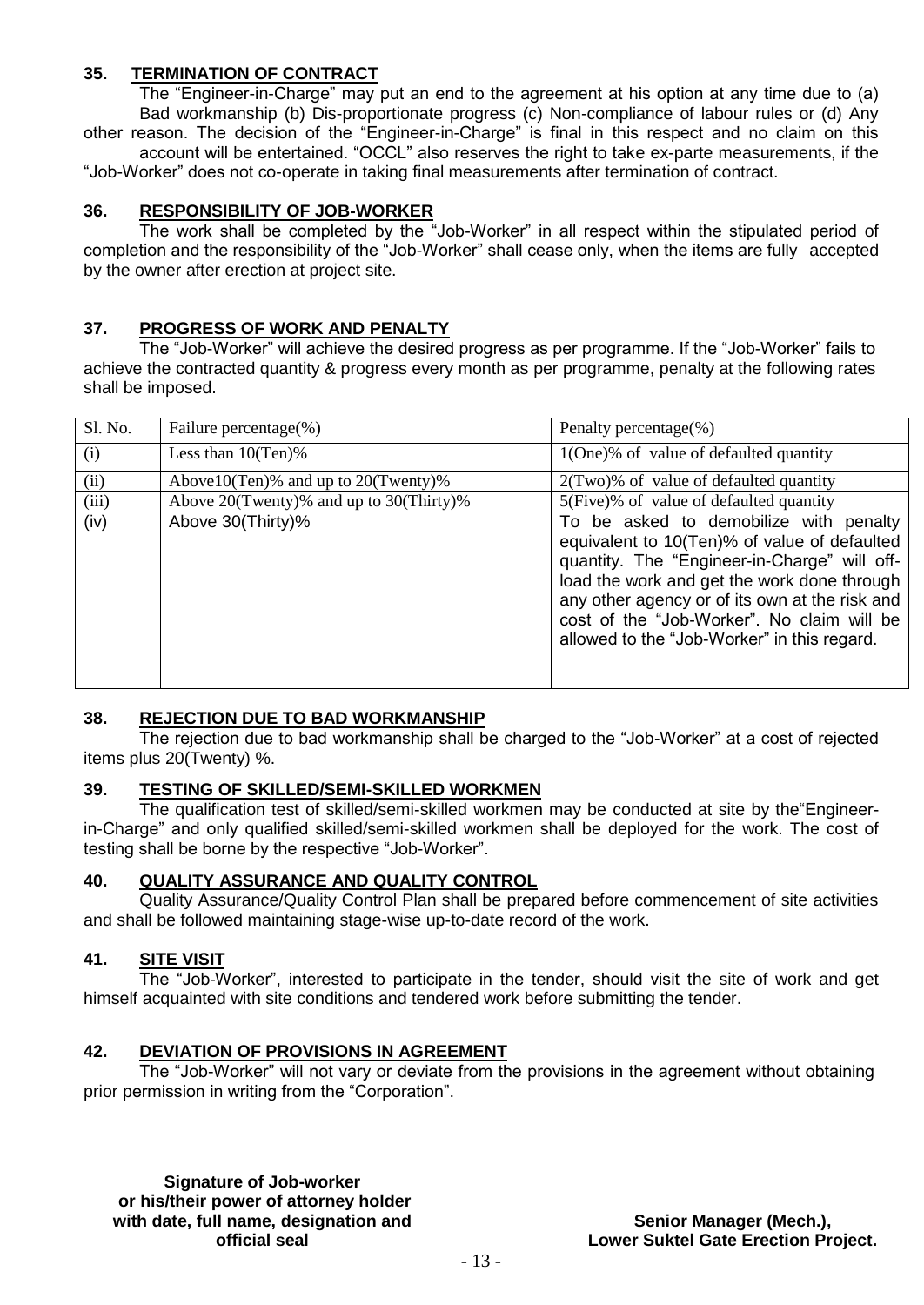## **43. RIGHT OF THE "CORPORATION"**

The "Corporation" reserves the right to cancel a particular Tender call or all Tender calls without assigning any reason thereof. The offer of any "Job-worker" or all may be cancelled without assigning any reason thereof. **The requirements shown in Tender Call Notice are only indicative and may vary.** 

## **44. SUB-LETTING**

The work under any agreement shall not be assigned or sublet to anybody by the "Job-Worker". If the "Job-Worker" shall assign or sublet or attempt to do so, the "Engineer-in-Charge" shall terminate the agreement and shall get the work done through any other agency or of its own at the risk and cost of the "Job-Worker". No claim will be allowed to the "Job- Worker" in this regard. "OCCL" reserves the right to have access also to units of the "Job-Worker" to verify, if works are actually executed by him.

## **45. EXECUTION OF EXTRA ITEMS AND EXTRA QUANTITIES**

All extra items are to be executed by the "Job-Worker" at mutually agreed rates. All extra quantities are to be executed an agreement rates. If required, the "Job-Worker" has to furnish the working analysis as per actual to arrive at the extra items rates.

### **46. FORCE MAJEURE**

Neither party shall be liable to the other for any loss or damage occasioned by or arising out of acts of God such as unprecedented flood, volcanic eruption, earthquake or other convulsion of nature and other acts such as but not restricted to invasion, the act of foreign countries, hostilities, or war-like operations before or after declaration of war, rebellion, military or unused power which prevent performance of the contract and which could not be foreseen or avoided by a prudent person.

## **47. JURISDICTION**

For all liabilities created under the various contractual obligations/impositions under this agreement, the "Job-Worker" undertakes not to raise any dispute or litigations in connection there with and shall make all endeavors to resolve all disputes amicably through conciliation and in all such cases, the decision of the Managing Director, "OCCL" shall be final and binding on the "Corporation" as well as on the "Job-Worker" failing which all such disputes arising out of the agreement shall be subject to jurisdiction of Hon'ble High Court of Odisha at Cuttack and their sub-ordinate courts at Bhubaneswar only. Both the parties agree by mutual consent that any dispute relating to this agreement is barred from arbitration.

\*\*\*\*\*\*\*\*\*\*\*\*\*\*\*\*\*\*\*\*\*\*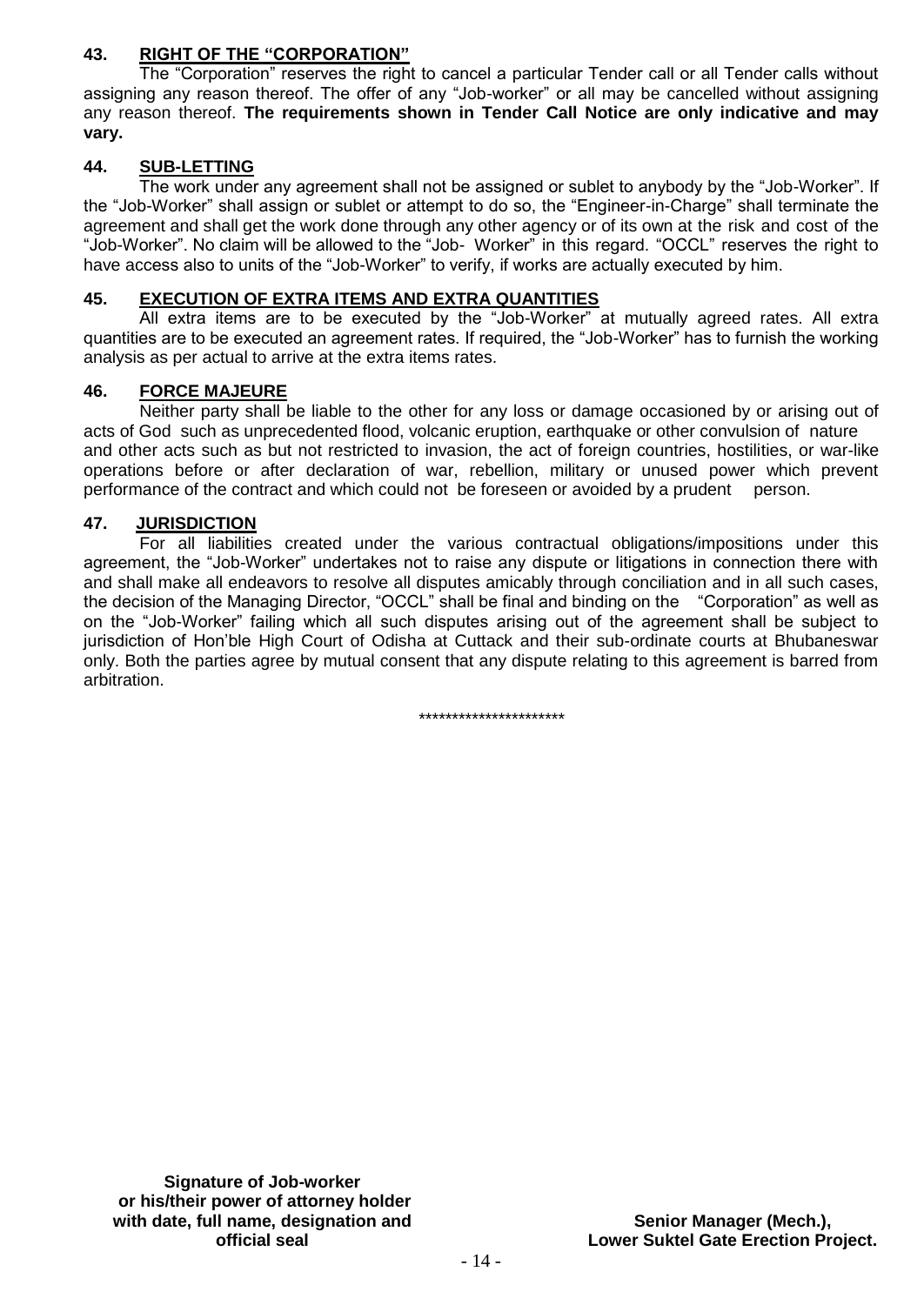## **SCOPE OF WORKS**

Scope of Job-worker and OCCL for the work "Erection of 1st stage embedded parts, 2nd stage embedded parts, Gate & its hoisting arrangement including 2nd stage concerting works for 02 nos. of construction sluice gates of size 1400mm X 2100mm pertaining to Lower Suktel Irrigation Project on Turnkey basis". Shall be as under.

## **1. The scope of OCCL shall be as under**.

- i) OCCL will supervise the work as per scope of work, technical specifications, approved drawings & as per direction of Engineer-in-charge and terms & conditions of Agreement.
- ii) OCCL will supply all fabricated materials for gate and its hoisting arrangement at site.
- iii) OCCL will provide welding rectifier, welding electrodes and paints at site.
- iv) OCCL will provide electricity at one point near the site and the Job-worker shall arrange to draw power required at site at his cost to carry out the erection work.
- v) In case of non-availability of electricity, DG set with operator and POL will be arranged by OCCL.

## **2. The scope of Job-worker shall be as follows**:

- i) The Job-worker shall provide all required technical / non-technical / skilled / semiskilled / unskilled workmen and one helper to the Crane as per requirement at his own cost for execution of the erection work.
- ii) The Job-worker shall provide one suitable capacity "Crane" with operator & POL for the erection work.
- iii) The Job-worker shall provide all tools & tackles like Triploid, Chain pulley, W.R / M.R pulley, Lifting Jack, Turn Buckles, D-shackle, Crowbars, Measuring tapes etc. consumables, industrial gas, cutting set and others, required materials at his own cost for execution of the erection work.
- iv) The Job-worker shall provide all required machineries like angle grinder, concrete mixture machine, concrete vibrator & measuring Doku etc. at his own cost execution of the erection work.
- v) All welding accessories, grinding wheels, industrial gases etc. shall be provided by the Job-worker.
- vi) Loading/Unloading and shifting of fabricated materials, Jobs etc. at work site will be borne by the Job-Worker at his own cost.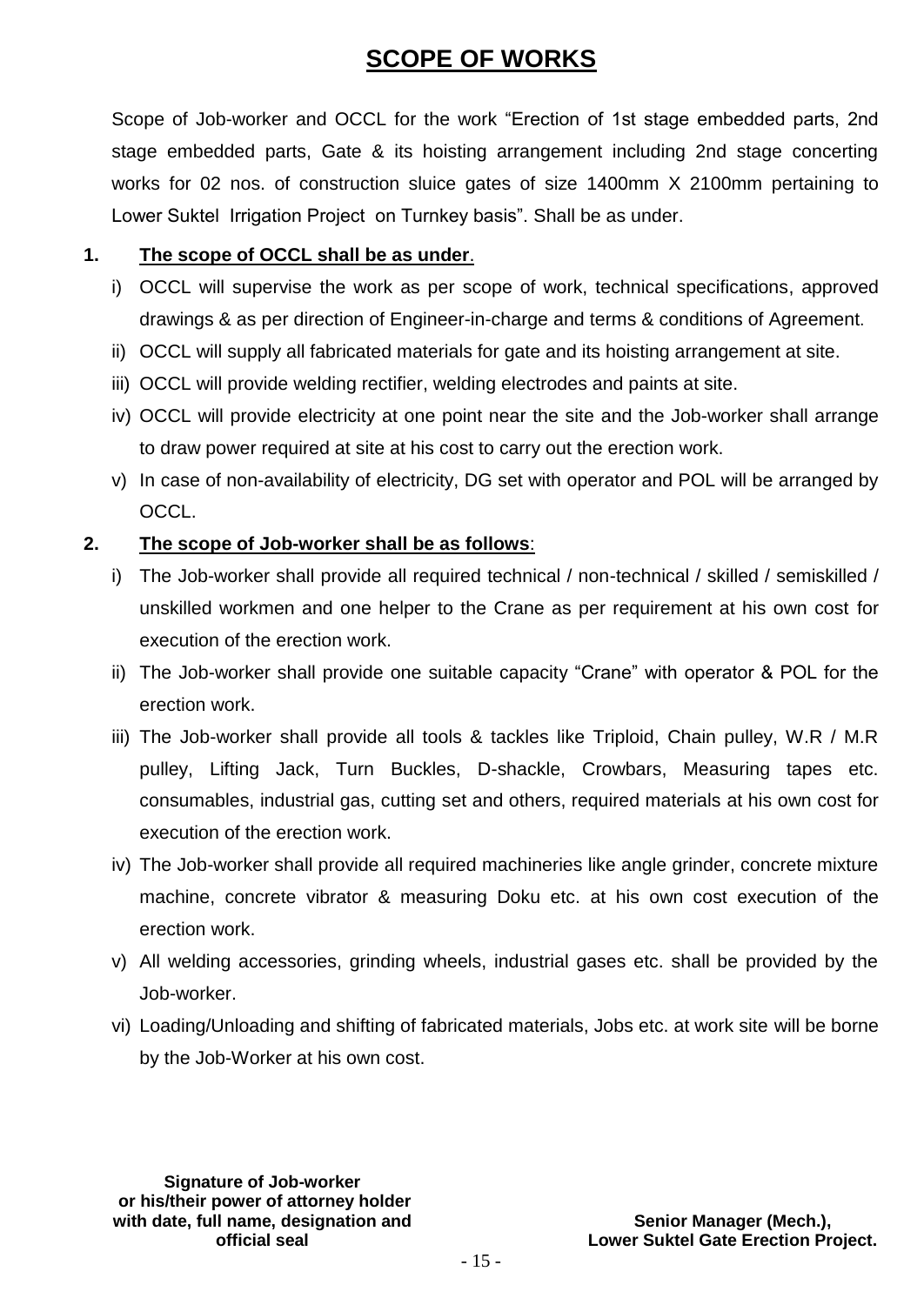- vii) The Job-Worker shall provide all required size, specification of Black Hard Granite Chips, sand and cement of approved brand for execution of  $2<sup>nd</sup>$  stage concrete at his own cost. The above concrete materials will be verified by the Engineer-In-Charge for quality and quantity of design mix before concreting work.
- viii)The Job-Worker is responsible for deposit of all the royalties as per Govt. rule at his own cost.
- ix) The Job-Worker shall provide water pump, delivery pipe etc. required for proper curing of 2<sup>nd</sup> stage concrete.
- x) The concrete area shall be cleaned properly by chipping and removing concrete debris from the gate grooves following with air jet cleaning by the Job-Worker at his own cost.
- xi) The Job-Worker shall execute the concrete cutting work in the grooves, If found any difference in drawing measurement.
- xii) The Job-Worker shall execute fixing of required Dowel bars in fixing of embedded parts where ever required with free labour charges.
- xiii)The Job-Worker will assist for quality control testing during  $2<sup>nd</sup>$  stage concrete including cost of materials & labour at his own cost.
- xiv) The Job-worker shall provide all scaffoldings materials and ensure fitting the same wherever required at his own cost.
- xv) The Job-worker shall provide and ensure all safety by providing required safety equipments/materials to the crew during execution of the work at site at his own cost.
- xvi) The Job-worker shall arrange all the amenities like water, rest shed/ hutments etc. for the workmen at his own cost.

Decision of the Engineer-in-Charge regarding scope of work of the Job-worker shall be final and bindings on him. The Job-worker shall execute the items in the bill of quantities as per direction of Engineer-in-Charge or his authorized representative.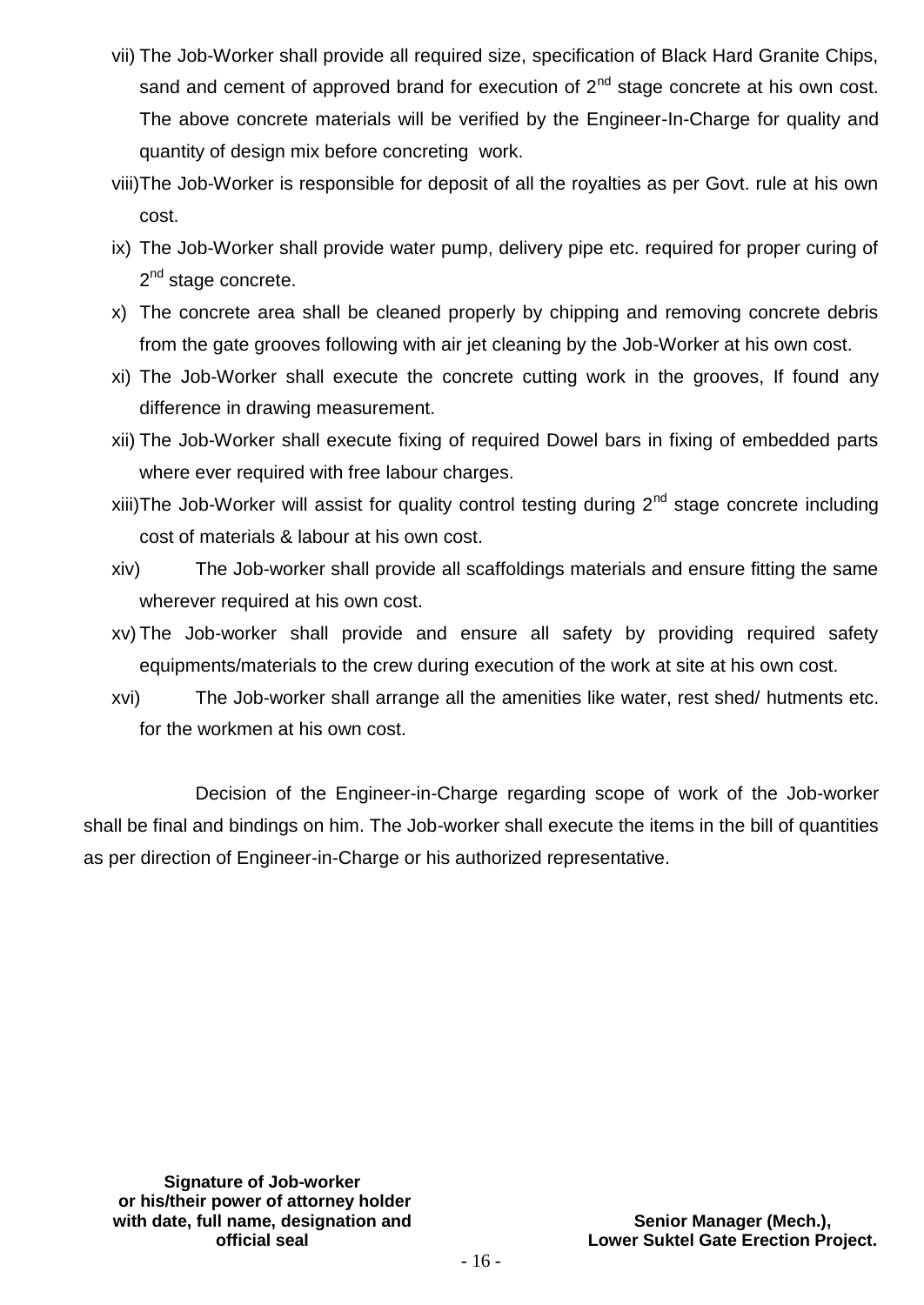#### **OFFICE OF THE SENIOR MANAGER (MECH.)** To be furnished in original

#### **ODISHA CONSTRUCTION CORPORATION LTD.**

#### **(A GOVT. OF ODISHA UNDERTAKING)**

#### **LOWER SUKTEL GATE ERECTION PROJECT,**

#### **CENTRAL WORKSHOP, RASULGARGH, BHUBANESWAR.**

**Tender Call Notice No.** OCC/LSGEP/ 01 / 2021-22 dated. 14.12.2021

## **BILL OF QUANTITY AND PRICE SCHEDULE**

**Price schedule for the work: "Erection of 1st stage embedded parts, 2nd stage embedded parts,2 nd stage concerting works, Gate & its hoisting arrangement for 02 nos. of construction sluice gates of Lower Suktel Irrigation Project on Turnkey basis".**

|                |                                                                                                                                                                                                                                                                                                                                                                                                                   |           |       |                         | Rate per unit | Total amount for full quantity                          |                        |          |
|----------------|-------------------------------------------------------------------------------------------------------------------------------------------------------------------------------------------------------------------------------------------------------------------------------------------------------------------------------------------------------------------------------------------------------------------|-----------|-------|-------------------------|---------------|---------------------------------------------------------|------------------------|----------|
| SI.<br>No.     | <b>Description of work</b>                                                                                                                                                                                                                                                                                                                                                                                        | Unit      | Qnty. | In figure<br>in $(Rs.)$ | In words      | <b>GST</b> as<br>applicable in<br>. %<br>Amount in (Rs) | In figure<br>in $(Rs)$ | In words |
| $\mathbf{1}$ . | Erection, Fixing & Alignment of 1 <sup>st</sup> stage embedded parts including all labour, tools, tackles & consumables, welding electrodes of                                                                                                                                                                                                                                                                    |           |       |                         |               |                                                         |                        |          |
|                | reputed brand, Industrial gas etc. as required for execution of the work for Construction Sluice gate of Lower Suktel Gate Erection                                                                                                                                                                                                                                                                               |           |       |                         |               |                                                         |                        |          |
|                | Project as per direction of Engineer-in-Charge in the following:                                                                                                                                                                                                                                                                                                                                                  |           |       |                         |               |                                                         |                        |          |
| Α.             | Construction Sluice gate grooves - (02 Nos.)                                                                                                                                                                                                                                                                                                                                                                      | MT        | 0.250 |                         |               |                                                         |                        |          |
| 2.             | Erection, Fixing & Alignment of 2 <sup>nd</sup> stage embedded parts of Construction Sluice gate including all labour, tools, tackles & consumables,                                                                                                                                                                                                                                                              |           |       |                         |               |                                                         |                        |          |
|                | Industrial gas etc. as required for execution of the work for Construction Sluice Gate of Lower Suktel Gate Erection Project as per                                                                                                                                                                                                                                                                               |           |       |                         |               |                                                         |                        |          |
|                | direction of Engineer-in-Charge in the following:                                                                                                                                                                                                                                                                                                                                                                 |           |       |                         |               |                                                         |                        |          |
| Α.             | Construction Sluice gate grooves - (02 Nos.)                                                                                                                                                                                                                                                                                                                                                                      | <b>MT</b> | 1.900 |                         |               |                                                         |                        |          |
| 3.             | Erection, Fixing, Alignment, Trial, Testing & Commissioning of gate and components, its hoisting arrangement including all labour, tools,<br>tackles & consumables, Industrial gas etc. as required for execution of the work for Construction Sluice Gate of Lower Suktel Gate Erection<br>Project as per direction of Engineer-in-Charge in the following: (Gate Size – 1400 mm X 2100 mm in block no. 04 & 05) |           |       |                         |               |                                                         |                        |          |
| Α.             | Construction Sluice gate - (02 Nos.)                                                                                                                                                                                                                                                                                                                                                                              | MT        | 9.300 |                         |               |                                                         |                        |          |